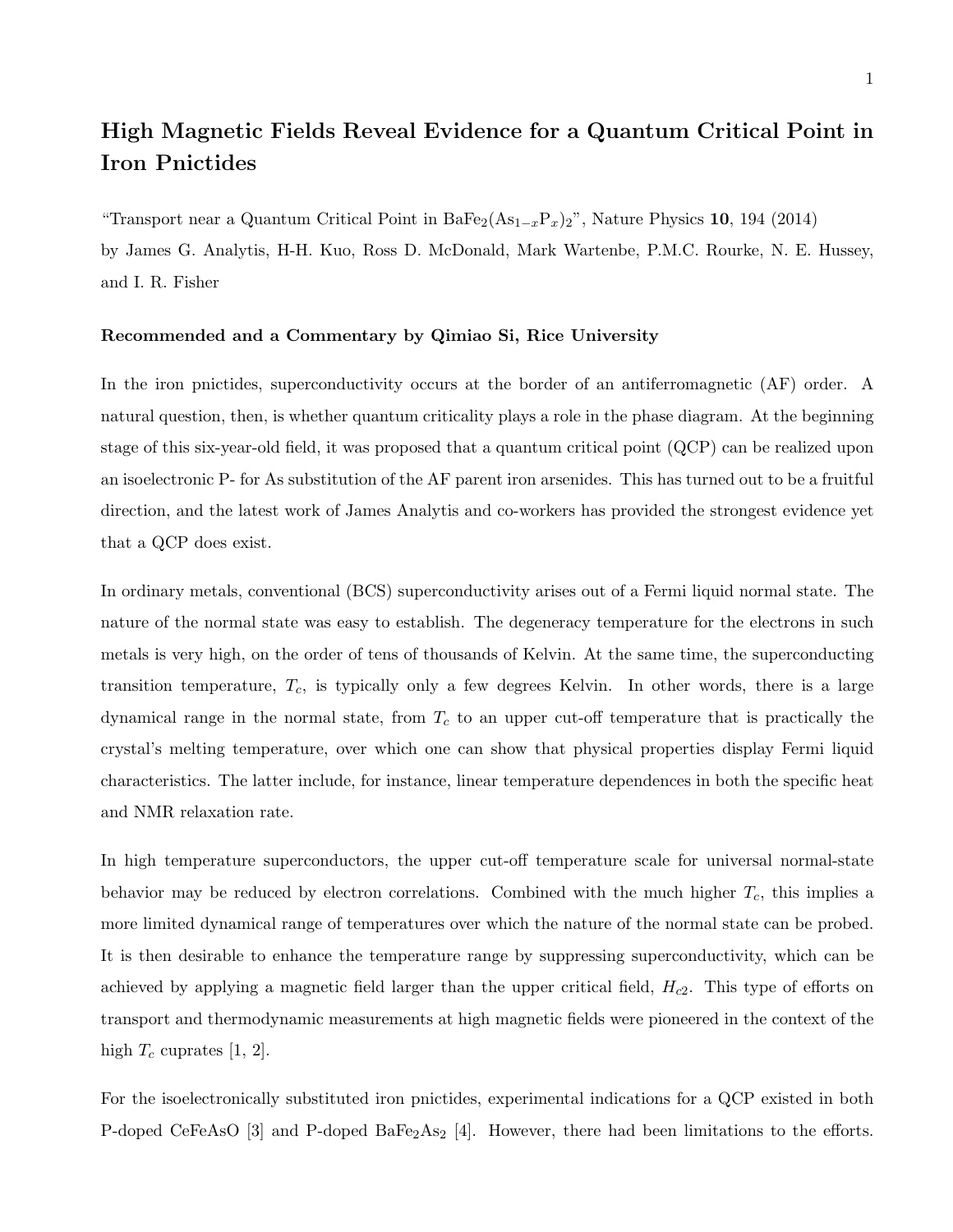In CeFeAs<sub>1−x</sub>P<sub>x</sub>O, where the phase diagram was determined by neutron scattering studies, some of the 3d-electronic properties at low temperatures are masked by contributions from 4f electrons of the Ce-ions. In BaFe<sub>2</sub>(As<sub>1−x</sub>P<sub>x</sub>)<sub>2</sub>, the low-temperature normal-state properties are hidden by superconductivity, with a maximal  $T_c$  of over 30 K.

To make progress, Analytis et al. eliminated superconductivity by applying a high magnetic field, up to 45 T (static field) or 65 T (pulsed). At substitution levels above the optimal P-concentration, i.e. when the ground state is non-magnetic, they showed that the resistivity at low temperatures follows a Fermi liquid  $\rho_0 + AT^2$  form. The temperature range of the Fermi liquid regime narrows as x decreases towards  $x_c \approx 0.32$ . Simultaneously, the A coefficient increases as x is decreased, by a respectable factor of about a decade. Extrapolating the x-dependence of the A coefficient towards  $x_c$  reveals a tendency of divergence.

A quadratic temperature dependence of the electrical resistivity is customarily associated with the scattering amplitudes between the Landau quasiparticles of a Fermi liquid. When this scattering amplitude has only a smooth dependence on momentum, the coefficient A is proportional to the square of the quasiparticle mass,  $m^*$ . Analytis *et al.* showed the validity of this Kadowaki-Woods law in the low-temperature Fermi liquid regime. Moreover, they found that the Kadowaki-Woods ratio,  $A/(m^*)^2$ , has a value similar to what has been observed in many other strongly correlated metals.

Divergences in the A coefficient and  $m^*$  are similar to what has been observed on the paramagnetic side of an AF QCP in other strongly correlated systems, such as heavy fermion metals. In this sense, the experiments add considerably to the evidence for a QCP in the isoelectronically substituted iron pnictides.

The work of Analytis *et al.* opens up a number of new questions:

- To fully establish the existence of a QCP, several issues need to be clarified. In particular, it will be important to study the evolution of the system as a function of x on the ordered side,  $x < x_c$ . The question there is whether the ordered moment and ordering temperature go to zero continuously as x approaches  $x_c$ . In addition, a tetragonal-to-orthorhombic structural transition is known to occur in the pure As limit  $(x = 0)$ , and there is an on-going debate as to whether magnetic or orbital degrees of freedom underlie this effect. Regardless, it will be important to establish how this structural transition evolves as  $x \to x_c$  from below in the normal ground state.
- The accumulated evidence for the QCP should encourage studies of dynamics in the likely quantum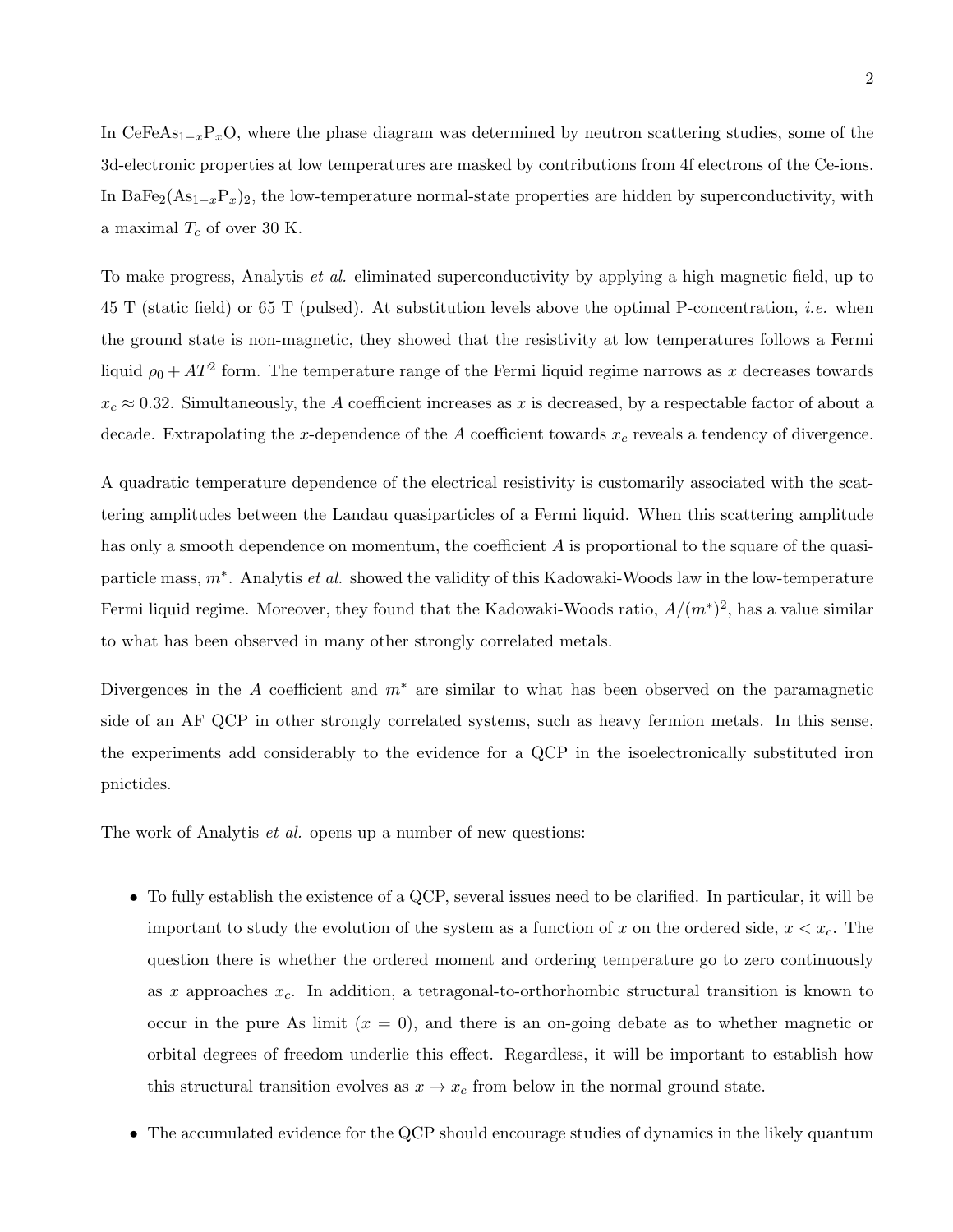critical regime. Unlike classical criticality, scaling in the quantum critical regime is manifested not only in the spatial fluctuations but also in the temporal ones. Would inelastic neutron scattering measurements identify  $\omega/T$  scaling in the dynamical spin susceptibility?

• The evidence from Analytis *et al.* for a QCP in the underlying normal state encourages the exploration of its counterpart in the cases of electron and hole dopings. At the present time, whether a QCP exists in the carried-doped iron pnictides is still open. Similar transport studies under a high magnetic field for the carried doped cases would surely be illuminating.

These issues notwithstanding, the work of Analytis et al. is already significant in several regards:

- 1) It adds to the evidence that quantum criticality is pertinent to the superconductivity of the iron pnictides. For the isoelectronically P-doped iron arsenides, it suggests that  $T_c$  of the superconducting state is indeed maximized near an underlying QCP. Even for the carrier-doped iron arsenides, the case for the relevance of quantum criticality is made stronger by the evidence of a QCP in the underlying normal state of the overall phase diagram.
- 2) It opens up a new setting to study non-Fermi liquid behavior near a QCP. Their data suggest a (nearly) T-linear electrical resistivity at the QCP. This is a canonical signature of the breakdown of the Fermi liquid. This type of non-Fermi liquid behavior is often seen in the vicinity of AF QCP of heavy-fermion metals. It also appears in the normal state of the optimally doped cuprates. (Although, for the cuprates, the magnetic-field-induced normal state at low temperatures may contain a range of hole-doping concentrations with a  $\rho_0 + aT + bT^2$  resistivity [2].)

The usual spin-density-wave (SDW) QCP in the Landau framework leads to the so-called "hot spots" and "cold regions" of the Fermi surface; these respectively correspond to the parts of the Fermi surfaces that are/are not connected by the AF wave vector [5]. The cold regions short-circuit the electrical conduction, and the electrical resistivity will tend to have a Fermi liquid form. For the iron pnictides, one could envision two ways out. It is possible that the small sizes of the Fermi pockets imply that essentially the entire Fermi surfaces are connected by the AF wave vectors. More radically, the entire Fermi surfaces are hot because the quantum criticality is beyond the conventional SDW type, as has been discussed in quantum critical heavy fermions. Further studies are surely needed to clarify the interplay between the electronic excitations and quantum criticality in the present context.